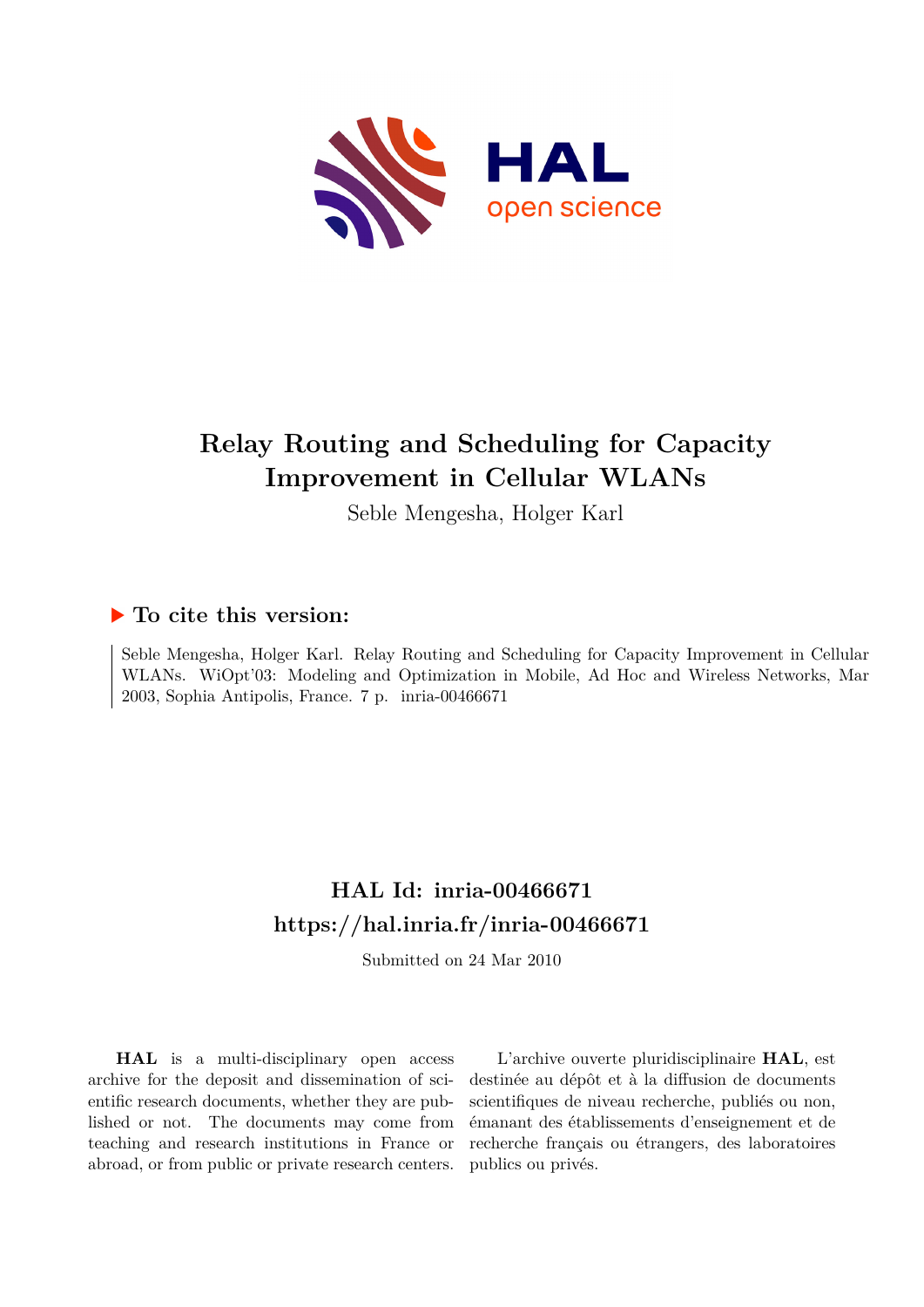## Relay Routing and Scheduling for Capacity Improvement in Cellular WLANs

Seble Mengesha, Holger Karl<sup>∗</sup> Fachgebiet Telekommunikationsnetze Technische Universität Berlin, Sekr. FT 5-2, Einsteinufer 25, 10587 Berlin mengesha|karl@ee.tu-berlin.de

### **Abstract**

In classical infrastructure-based wireless systems, all mobile terminals communicate directly with the access point. In such systems, the transmission capacity, i.e., the amount of traffic successfully communicated to/from the access point, is important. This paper studies the possibility to increase this capacity by using mobile terminals as intermediate relays. These relays reduce the communication distance and hence mobile terminals can send their traffic at a maximum data rate while maintaining a target packet error rate and transmission power limit.

We present algorithms that solve the relaying problem combining routing, scheduling and adaptive modulation. A crucial aspect is the fair sharing of resources in both direct and relaying systems; two different modes of fairness are identified. For one fairness mode, relaying can improve capacity by up to 30%. In addition, relaying allows to add additional resources, namely frequencies, to a cell, resulting in almost a doubling of capacity.

**Keywords:** Relaying, capacity, fairness, WLAN, Hiper-LAN/2

## **1 Introduction**

.

In wireless communication systems, two communicating terminals can be too far apart to reasonably allow direct communication at high data rates. Using intermediate terminals to relay their traffic is the solution used in "adhoc" networks. However, relaying can also be beneficial in infrastructure-based systems where many wireless terminals want to communicate only with an access point; typical examples for such scenarios are "hot spots".

Relaying benefits would be due to the reduction of distances over which communication takes place: No longer do all terminals have to communicate with a potentially faraway access point (AP), but could rather communicate with an intermediate relay that is perhaps halfway towards the access point. This reduced distance allows the mobile terminals to reduce the power they use for transmission. This power reduction can improve energy efficiency or electromagnetic immissions; it could also be used to increase the overall transmission capacity of such a system (defined as the amount of data successfully sent/received by the access point per unit time).

Capacity can be improved because smaller radiated power also means smaller interference between or within cells [7]. Additionally, for a single cell, shorter distances also allow faster modulations, resulting in more transmitted data per unit time; this paper concentrates on this second effect. In addition, relaying could also open the way to add additional resources, i.e., frequencies, to a cell.

The contribution of this paper is to show how ad-hoc relaying via mobile terminals can be leveraged to increase transmission capacity. This goal is achieved by deciding which terminal is relaying for which other terminal (a routing problem) and how these communication relationships are organized in time (a scheduling problem). In addition, jointly optimizing transmission power/modulation selection and fairly sharing system resources among terminals when doing relaying are crucial issues. This problem is studied over a wide parameter range; one pivotal result is that relaying improvements are the largest in highly loaded cells, as is a typical scenario for hot spots.

The remainder of this paper is organized as follows. Section 2 describes the model assumptions. Section 3 and 4 describe our optimization algorithms and their performance results, which are contrasted with related work in Section 5. Finally, Section 6 concludes the paper.

## **2 System model**

As underlying technology, we use HiperLAN/2 [8] as a case study as it allows an easy control of relaying relationships and provides a number of modulations to choose from; additionally, it is quite amenable to a relaying extension [5]. In HiperLAN/2, the access point is responsible for computing a communication schedule for a MAC frame 2 ms long. In a frame, each mobile terminal is assigned time slots in which it is allowed to send or receive data to or from the access point or other mobile terminals. This schedule stipulates the transmission power a mobile uses and which one out of seven different standardized modula-

<sup>∗</sup>Part of this work has been supported by the Germany Ministry for Education and Research (BMBF) under the HyperNET/IBMS2 project.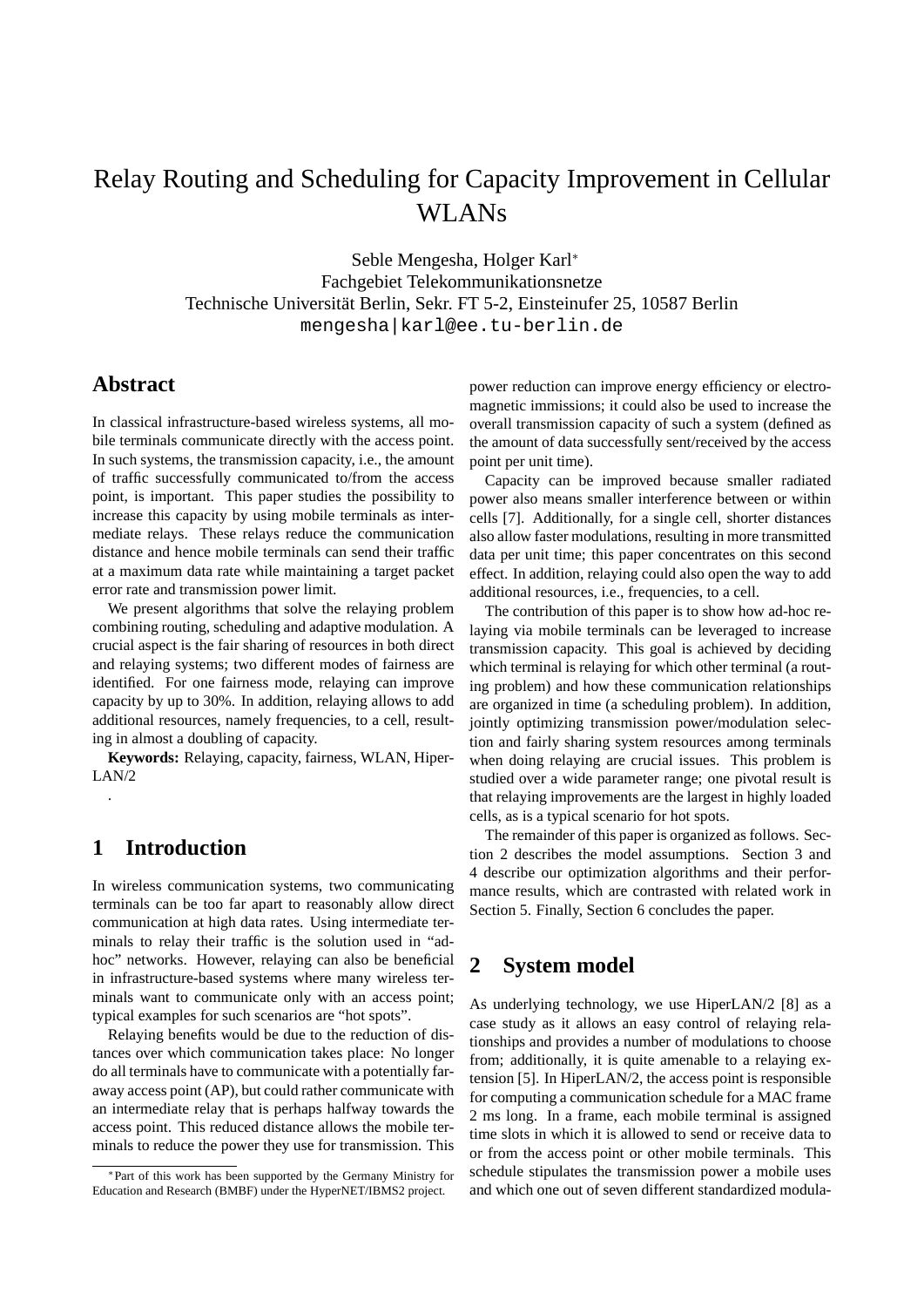tion types is used within a time slot. Each slot is used to transmit a data packet of constant size; the length of such a slot hence depends on the chosen modulation.

We use this system model to develop routing/scheduling algorithms for relaying that are based on estimates of the channel gains between terminals and access point; these estimates are in fact provided by HiperLAN/2's so-called "radio map." For simplicity, we assume that these estimates are known at the access point at no cost. As we do not yet consider mobility, disregarding estimation errors is an acceptable simplification, but their impact on the algorithm performance is an important issue for future work. For the simulation-based performance evaluation, we identify the channel gains with the relative positions of the terminals. As we do not consider any obstacles, this is also an acceptable simplification.

Based on the distance/the channel gain, we can compute the signal-to-noise ratio at a receiver: The noise is constant; there is no interference as HiperLAN/2 is strictly TDMAbased and we only consider a single cell in this paper; the transmission power can be obtained and a simple pathloss model yields the received signal strength. Given the signalto-noise ratio and the chosen modulation, the packet error rate (PER) for a data packet can be computed. Details on the approximation of this error function can be found in [7, 8].

## **3 Optimizing capacity**

Relaying can be applied in a number of different modes, depending on the way of sharing resources and on the frequencies used within a cell. Based on these modes, a routing and scheduling problem has to be solved.

#### **3.1 System modes**

In a TDMA-based cellular wireless system like Hiper-LAN/2, mobile terminals need to send their traffic to the desired destination in a given time slot. When attempting to maximize the capacity of such a cell, the best way is to assign all time slots to the terminals that are closest to the AP as they will realize the highest throughput. Evidently, this is not intended by optimization and, hence, some fairness characteristics have to be demanded.

How to fairly divide the system resources (i.e, the time during which the AP can receive) between terminals—even in the direct case—gives raise to at least two different ways of contemplating the system: Fairness among terminals can be maintained by scheduling the communication such that either all terminals obtain an equal share of the total frame time (the "uniform slot size" scheme) or all terminals are allowed to send a uniform amount of data in slots of varying length depending on their modulation and, ultimately, their distance from the access point (the "uniform traffic size" scheme).

The first scheme will result in a higher total goodput as terminals far from the AP are given a relatively smaller

weight compared to near terminals that can use fast modulation. In the second scheme, near terminals have to sacrifice some of their time to allow the far terminals to compensate for their low modulations, but it corresponds better to user expectations.

These two fairness schemes also extend to the relaying case: either all terminals are assigned the same amount of time, or transmissions are arranged such that all terminals receive the same effective goodput, no matter whether they are relayed or not. We investigated both these fairness schemes here to see how well they can be supported by relaying.

#### **3.2 Adding resources**

Relaying also opens the possibility to add additional resources to a cell. Let us consider a simple cellular network with three terminals A, B, and C as shown in Figure 1; assume that B is a potential relayer for A and C is communicating only directly with the AP. Basically, all these transmissions have to take place sequentially. However, C's sending to the AP and A's sending to B involve different entities and could—in principle—be scheduled concurrently. Doing so on the same frequency is possible and beneficial in large cells, but to avoid interference within a cell, another frequency could be used for the relaying step. Such two-frequency relaying would require at least one entity, e.g. the relay terminal, to switch between different frequencies, preferably within a single MAC frame. This is indeed technically feasible as modern hardware has sufficiently fast switching times.

Adding a second frequency for relaying could be seen as unfair: why not do so in the direct case as well and increase the bandwidth in the direct case correspondingly? First, this would require changes in the hardware of existing terminals: doubling the bandwidth can not easily be done with existing, commodity radio equipment. Of course, a new system could be constructed that does use twice the original's system bandwidth for direct communication. But that would limit the amount of spatial reuse as now a cell *always* uses a larger share of the total bandwidth available to the system. In this sense, adding a second frequency to a cell by relaying allows to do so only when it is needed and beneficial, using existing terminals essentially, a legacy/cost argument. Therefore, being able to add a frequency via relaying gives a level of flexibility in assigning system resources that is not possible by simply increasing the bandwidth that is assigned to a system; we investigate in this paper whether this increased flexibility does pay off at all.

But, one might ask, when adding a frequency by relaying, is then the spatial reuse pattern not completely turned upside down as this second frequency would have to be borrowed from a neighboring cell and creates interference in these cells (destroying the improved signal-to-noise ratio which was gained by reducing the distance)? Not necessarily: it is in principle possible to use this second frequency only close to the center at a cell for the communication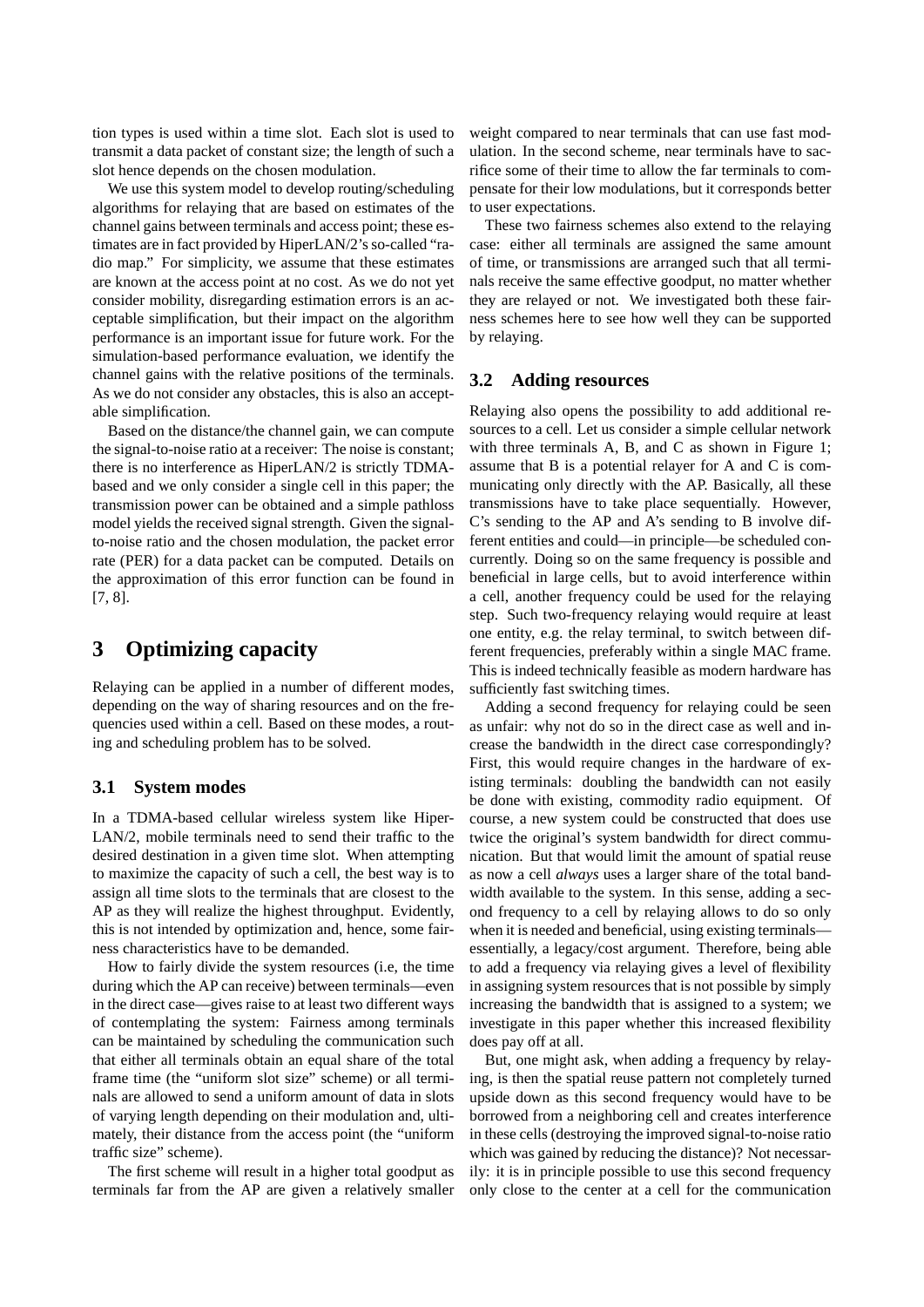

Figure 1: A simple cellular network scenario

between access point and relaying terminals. The relayed terminals, which are placed far away from the cell's center and responsible for most of the cell's interference with other cells, still use the cell's primary frequency. Hence, the second frequency would likely not be "noticed" by other cells at all, not disturbing the frequency reuse patterns. However, as the present paper only evaluates a single cell, we cannot currently prove this claim, but it is subject of ongoing work.

To sum up: adding a second frequency only in the relaying case might not be a fair comparison with the direct case. But adding frequencies by relaying is practical, whereas in the direct case, frequencies can not be added easily—RF hardware that can adapt its bandwidth consumption is expensive and not usually available, no current communication system is able to adapt the bandwidth that is used over a given link. In this sense, (two frequency) relaying is a "poor man's solution" that improves capacity with minimal modifications to an existing system.

Figure 2 summarizes the different fairness schemes for direct, one- and two-frequency relaying cases. The example is too small to show the effect of keeping the second frequency close to the access point, nonetheless the overall picture should be clear.

What is missing are now routing algorithms that decide when a terminal should rely its traffic via another terminal and scheduling algorithms that determine the time share that is assigned to a particular transmission.

#### **3.3 Routing**

The potential benefit of relaying depends on the data rates that can be realized between relayed terminal, relaying terminal, and access point. Hence, a joint optimization of routing and scheduling is necessary that decides which terminal to use for relaying and that selects modulation and transmission power. Currently, the algorithm optimizes only the uplink case and considers a single intermediate relay.

The effective data rate between any two terminals can be determined based on their distance and a target packet error rate which allows to compute, for each modulation, the required transmission power: Based on results in [8], the relationship between signal-to-noise and packet error rate is known (although no closed-form expressions exist, only approximations). Solving for the required signal-tonoise ratio gives an input for the pathloss model, which can in turn be solved for the required transmission power.

Any modulation that requires more than a maximum allowable power (here, 200 mW based on European legal restrictions) or that does not match minimal required receiver sensitivity is ruled out. As a result, the optimal modulation for this pair of terminals is obtained. The transmission power is then adjusted to the smallest value that still meets the target PER for this modulation. An example of such an effective-data-rate selection is shown in Figure 3 for 1% PER.



Figure 3: Effective data rate and transmission power with respect to distance for 1 % PER and  $\alpha = 3.2$ 

The shape of this Figure 3 is the primary justification for hoping that relaying will actually improve capacity: *For many distances, the achievable data rate over half the distance is more than twice the data rate over the full distance.* For example, over 50 meters, only about 9 MBit/s are achievable, but over 25 meters, about 27 MBit/s can be realized: Assume that a terminal 50 m away from the AP transmits directly for an entire second, transferring 9 MBit. Using a relay terminal in the middle of AP and far terminal, the far terminal can transmit for half a second to the relay, transmitting 13.5 MBit, which are then forwarded in the next half second to the AP, resulting in a total of 13.5 MBit transmitted using relaying. Hence, the total throughput is increased even though the time slot for the direct communication has now to be split in two to accommodate two transmissions.

The routing then proceeds as follows: for a mobile terminal  $X$ , its data rate in the direct and relaying case is computed for all possible relaying terminals; the effective data rate for a relayed terminal is the minimum rate of both involved links (as in general, the relaying terminal will not be located precisely in the middle of the two other termi-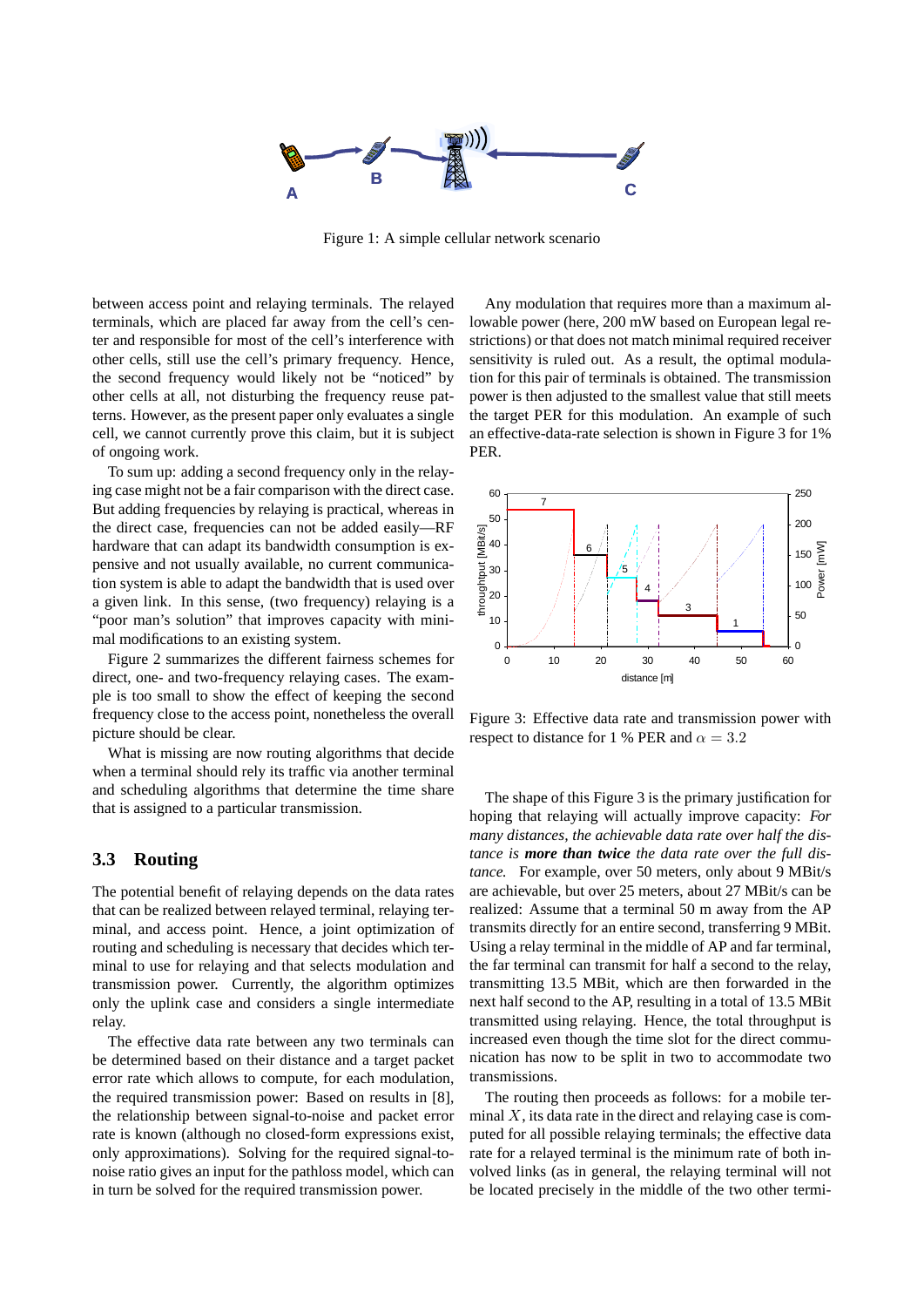

Figure 2: Time-freqency representation of the example scenario

nals). X selects that terminal as a potential relayer that results in the largest data rate for  $X$  and that exceeds the direct-case data rate; if no such relaying terminal exists,  $X$ will continue to use direct transmission to the AP. Relaying terminals always communicate directly with the AP.

#### **3.4 Scheduling mechanism**

For both uniform slot size and uniform traffic size fairness schemes, relaying schedules are computed on the basis of the routing decisions. Let us first consider the uniform slot size case. In direct communication, all terminals are assigned an equal share of transmission time. Using onefrequency relaying, the time slot of a relayed terminal is split in two: one sub slot is used for relayed terminal to relaying terminal communication, the other slot for relaying terminal to AP communication; other slots are unaffected by this operation. For each of these links, the maximum data rate is used.

For the uniform slot size mode, it would also make sense to require that the minimum data rate in the relaying case is at least twice that of the direct case. As only half the effective time is available for a relayed terminal to send out traffic, this would obviously ensure that the capacity of this communication is really increased. However, this is a rather strict and only rarely met condition. In simulative investigations, using the simulation model discussed in Section 4, it turned out that this way of redistributing slot sizes obviously never deteriorated the cell throughput, but also that there were only rarely any benefits. Section 4 will therefore concentrate on showing the ramifications of not making this requirement for the one-frequency, uniformslot-size case — as it will turn out, this is not beneficial unless the path loss coefficient is very high. In future work, we will also provide more detailed numeric results when the requirement of doubling the data rate over a relaying connection is actually made.

When using two-frequency relaying for the uniform slot size fairness mode, communication from the relayed terminals to the relaying terminals can overlap with other communication. The total number of time slots depends on this overlap; and again, all slots are of uniform length.

In the case of uniform traffic size schedules, the optimal traffic size per slot depends on the modulations chosen in the routing phase. The schedule construction is in principle similar to the uniform slot size case (for both one- and twofrequency relaying), but here the slot length is individually varied for each terminal such that all terminals' goodput at the AP results in the same value, taking into account the need to relay traffic in two slots. Here, the same consideration whether or not to actually use relaying applies: the relay connection could be required to simply increase the direct case data rate or to actually double it. Again, we look at the case when the relay connection is only required to increase the data rate. As it will turn out, this is also not beneficial in general, however, it starts to be useful already for smaller path loss coefficients than in the uniform slots size schedules.

## **4 Result**

For the model described in Section 2, the goodput achieved by capacity-oriented schedules for direct, one-frequency, and two-frequency relaying is evaluated by simulations. For any combination of parameters, the achieved capacity of a single cell is averaged over 55 different random placements of terminals on a square area of 50 m x 50 m, 70 m x 70 m, and 100 m x 100 m (access point in the middle). The path loss coefficient  $\alpha$  is 3.2 for most of the simulations. Confidence intervals are not shown as they are too small to be discernible.

To compute modulation and transmission power for a given communication, maximum target PERs of 1%, 3%, and 5% are used. The resulting average total goodputs are shown, for fifteen entities and varying pathloss coefficient  $\alpha$ , for both uniform slot size (Figure 4, 5, 8, and 10) and uniform traffic size schedules (Figure 6, 7, and 9). Not all parameter combinations are shown here but are presented in a technical report [10].

For small  $\alpha$ , all approaches are capable of fully utilizing the access point's maximum goodput. As  $\alpha$  increases, the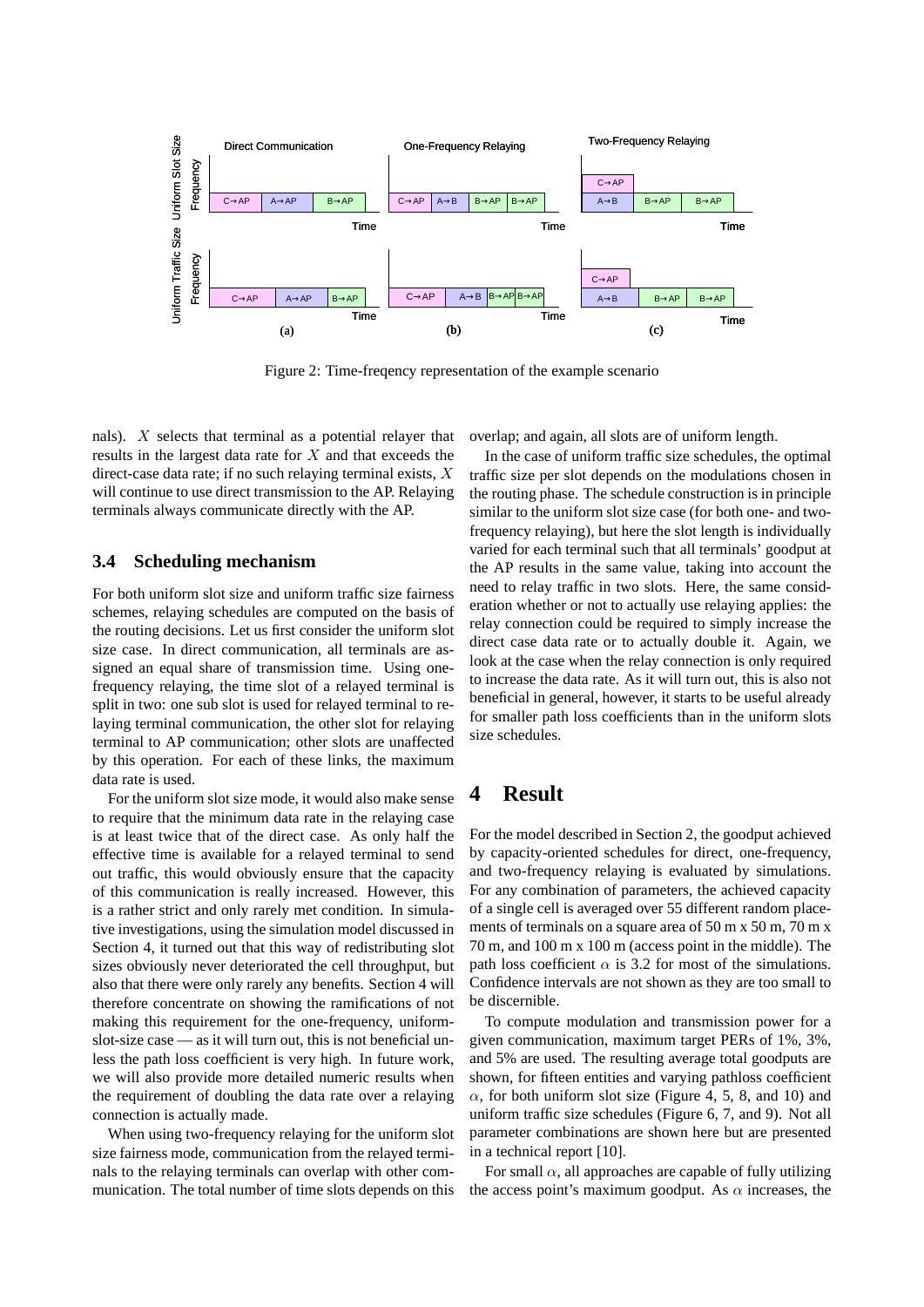

Figure 4: Average goodput as a function of  $\alpha$  for uniform slot size fairness in a 50x50 area for 1% PER

range of communication over which the target PER condition can be met at a fixed modulation and limited transmission power decreases. Hence, the observed goodput at the access point also goes down. For terminals randomly placed on a square area of 70m x 70m, the target PER can be met even with only the slowest modulation up to  $\alpha = 3.2$ . But we also considered larger areas to see how often and how far the communication can proceed with the target PER. For such cases, whenever terminals are beyond the range of communication, they send data with the slowest modulation and adjust their PER up to an acceptable rate. But this happens rarely and it does not affect the assumption of uniform maximum target PER within the network.



Figure 6: Average goodput as a function of  $\alpha$  for uniform traffic size fairness in a 70x70 area for 1% PER



Figure 5: Average goodput as a function of  $\alpha$  for uniform slot size fairness in a 50x50 area for 5% PER

For both scheduling types and for terminals randomly placed in smaller area (50m x 50m), the goodput achieved by one-frequency relaying is smaller than that of direct communication as the terminals can have a data rate for direct cases comparable to the relaying case and hence they do not select a relaying terminal. As terminals are placed in a wider area and as the target PER gets smaller, the goodput achieved by one-frequency relaying becomes better than that of direct communication due to the fact that smaller target PERs reduce the range of communication which then forces the terminals to send their data via relaying rather than directly to the AP for a better goodput. In general, we observed that the overall goodput achieved for a smaller target PER is less than that of relatively larger target PER.

For all fairness schemes, two-frequency relaying considerably improves the total performance. In extreme examples, it almost doubles the direct case's goodput. Also as the number of terminals increase, the goodput also increases. This dependency on the number of terminals is essentially a stochastic effect: the far terminals have a higher probability of finding a relay terminal, more often enabling faster modulations. Hence, relaying does generate more capacity when it is most sourly needed.

The performance results for one-frequency relaying also show that the local heuristic used to determine relaying terminals needs to be extended for the uniform slot size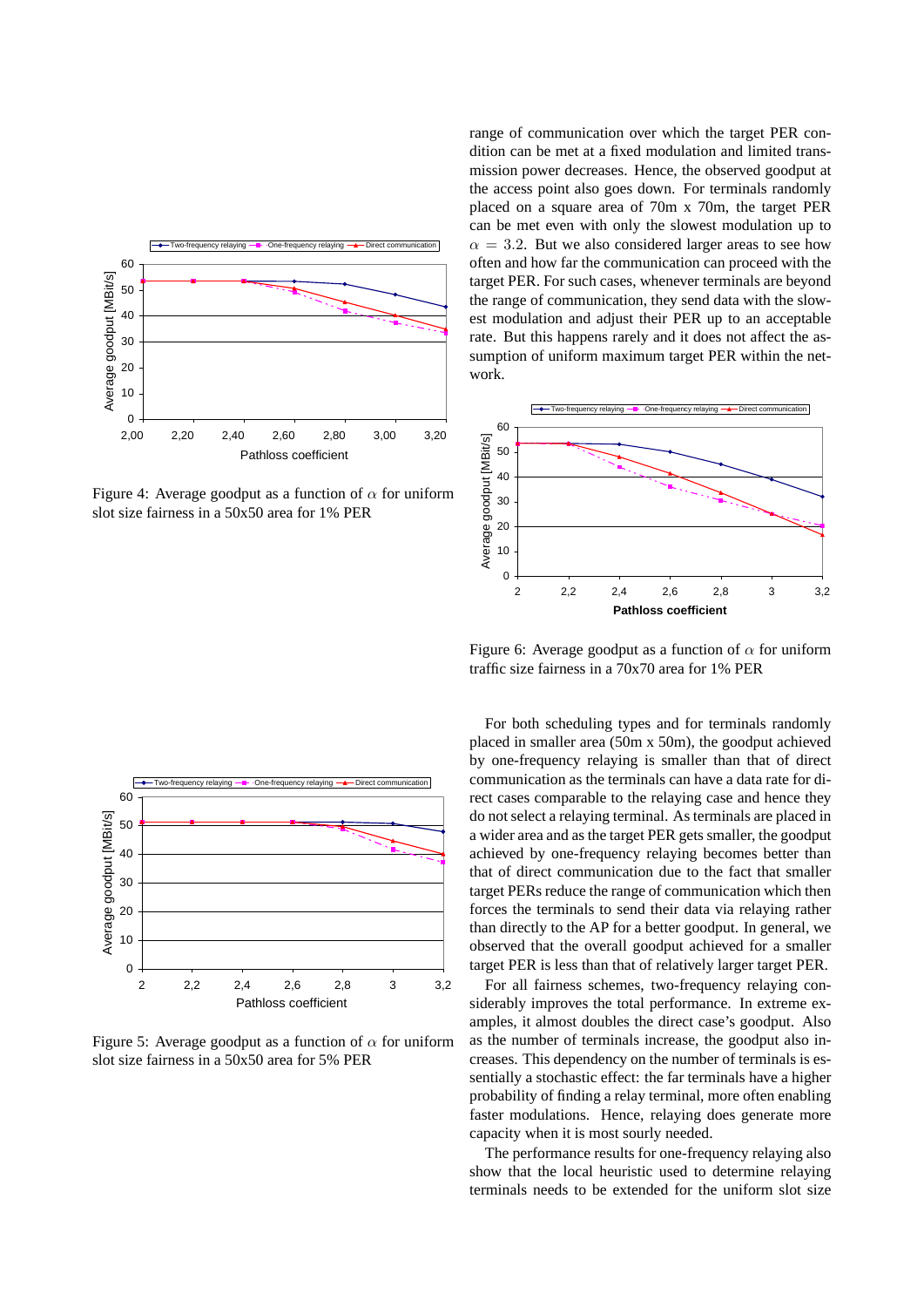

Figure 7: Average goodput as a function of  $\alpha$  for uniform traffic size fairness in a 70x70 area for 5% PER



Figure 8: Average goodput as a function of entities for uniform slot size in a 50x50 area for 1% PER and  $\alpha = 3.2$ 



Figure 9: Average goodput as a function of entities for uniform traffic size in a 70x70 area for 3% PER and  $\alpha = 3.2$ 



Figure 10: Average goodput as a function of entities for uniform slot size in 100x100 area for 1% PER and  $\alpha = 3.2$ 

scheduling case in order to also result in a *global* improvement of goodput. This is a challenging issue for future work.

## **5 Related work**

The notion of using relaying to improve capacity in wireless networks has been discussed in several contexts. GUPTA and KUMAR [4] have studied the capacity of randomly located ad-hoc networks. Their result shows that for  $n$  identical, randomly located nodes, the maximum achievable throughput under optimal circumstances is  $\frac{1}{\sqrt{n}}$  times the transmission rate and as the number of nodes  $\dot{n}$  per unit area increases, the throughput decreases accordingly. Using the same physical model of wireless network but applying arbitrarily complex network coding such as multiaccess and broadcast codes as opposed to point-to-point coding, GASPER and VERTTERLI [2] showed that the capacity of wireless network with  $n$  nodes under a relay traffic pattern behaves like  $\log n$  bits per second. GROSS-GLAUSER and D.TSE [3] also investigated a similar scenario but introduced mobility and showed how the capacity of this wireless ad-hoc network can be increased using a single mobile relay node. However, the increase of the capacity is at the cost of considerable delay.

Relaying in CDMA networks is studied in [1] with results in principle comparable to ours. RAPP [11] used the HiperLAN/2 system with co-channel interference to show how its throughput and QoS can be increased. He exploited the silent periods in a transmission frame by placing them asymmetrically so as to improve the interference situation in certain areas of the frame for both up- and downlink in co-channel radio cells. Though he considered an environment similar to ours, the approach for improving the throughput of the network is entirely different.

Relaying in cellular and Ad-hoc systems has also been studied by many authors. For e.g., relaying as a means to enhance coverage in cellular radio systems is investigated in [12]. The paper describes methods of selecting a relay node and proposes reusing of channels from the adjacent